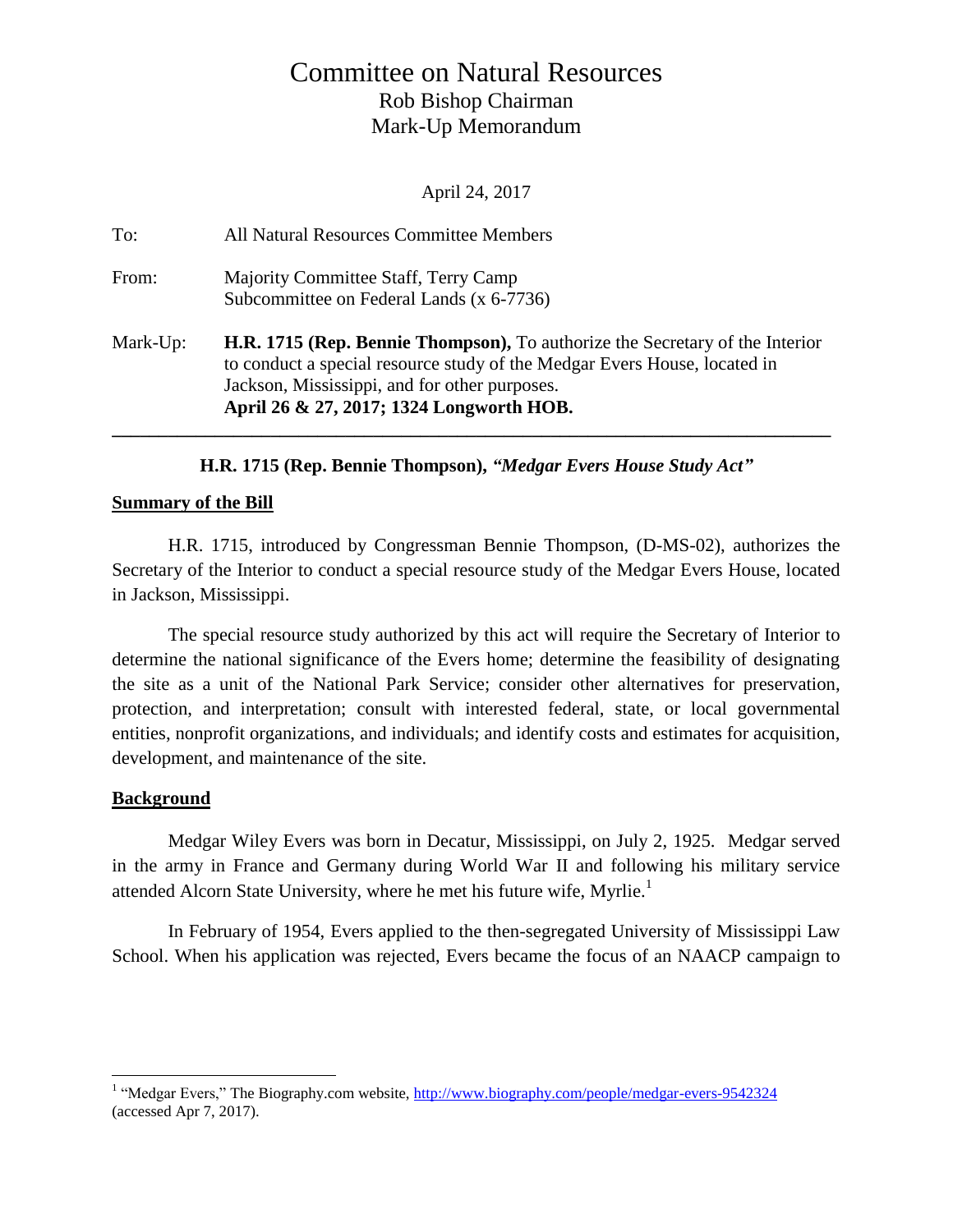desegregate the school. In December of that year, Evers became the NAACP's first field officer in Mississippi.<sup>2</sup>

On June 12, 1963, as he returned home from a NAACP planning meeting, Medgar was shot in the back by Byron De La Beckwith, a member of the White Citizens' Council. He died at a local hospital less than an hour later. Medgar was buried with full military honors at Arlington National Cemetery.<sup>3</sup>

Mrs. Evers and her children continued to live in the house for a year after the murder of her husband, but she decided that she could not remain there and moved her family to California. Subsequently, she donated the house to Tougaloo College in Tougaloo, Mississippi. The home, now a museum operated by Tougaloo College, contains period furnishings, exhibits, and family photographs that honor Medgar Evers' legacy as one of the icons of the Civil Rights movement in America.<sup>4</sup>

Representative Thompson introduced H.R. 959, a bill nearly identical to H.R. 1715 in the 114th Congress. On June 16, 2015, the Subcommittee on Federal Lands held a hearing on the bill, and on July 9, 2015, the Committee on Natural Resources voted to report the bill to the full House. The bill later passed in the House, with amendments, by voice vote on September 16, 2015.

### **Major Provisions**

 Authorizes the Secretary of the Interior to conduct a special resource study of the Medgar Evers House, located in Jackson, Mississippi.

## **Cost**

In the 114th Congress, the Congressional Budget Office estimated that the cost to carry out the special resource study authorized by H.R. 959, a bill nearly identical to H.R. 1715, would be about  $$200,000.<sup>5</sup>$ 

## **Administration Position**

In testimony provided to the Subcommittee on Federal lands on June 16, 2015, the National Park Service expressed support for H.R. 959, a bill nearly identical to H.R. 1715.<sup>6</sup>

<sup>&</sup>lt;sup>2</sup> "NAACP History: Medgar Evers" NAACP.org website, [http://www.naacp.org/oldest-and-boldest/naacp-history](http://www.naacp.org/oldest-and-boldest/naacp-history-medgar-evers)[medgar-evers/](http://www.naacp.org/oldest-and-boldest/naacp-history-medgar-evers) (accessed Apr 7, 2017).

<sup>3</sup> *Id.*

<sup>&</sup>lt;sup>4</sup> Statement for the Record, National Park Service, on H.R. 295, Subcommittee on Federal Lands Legislative Hearing on June, 16, 2015[, http://naturalresources.house.gov/uploadedfiles/mouritsentestimony.pdf](http://naturalresources.house.gov/uploadedfiles/mouritsentestimony.pdf)

<sup>&</sup>lt;sup>5</sup> [https://www.cbo.gov/publication/50688.](https://www.cbo.gov/publication/50688)

<sup>6</sup> *Id.*